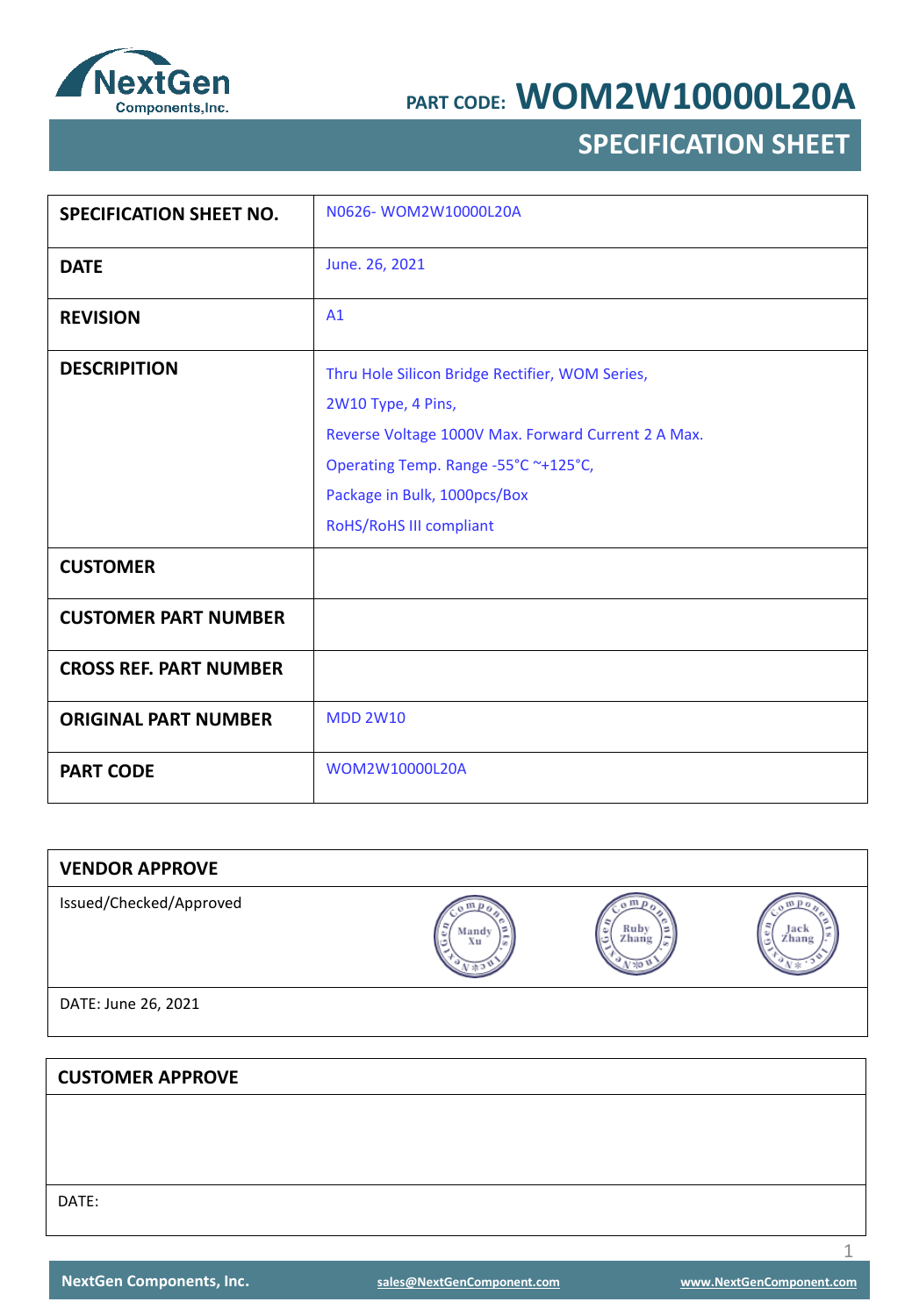

### **THRU HOLE BRIDGE RECTIFER WOM SERIES**

#### **MAIN FEATURE**

- The plastic package carries Underwrite Laboratory Flammability Classification 94V-0
- Low reverse package
- High forward surge current capability
- High temperature soldering guaranteed: 260°C /10 second, 5 lbs.(2.3kg) tension

### **APPLICATION**

• For printed circuit board

#### **PART CODE GUIDE**



| <b>WOM</b> | 2W10000 | <b>20A</b> |
|------------|---------|------------|
|            |         |            |

1) **WOM**: Thru Hole Silicon Bridge Rectifier, WOM Series, 4 Pins

2) **2W10000**: Type code for original part number 2W10

3) **L**: Package code, In Bulk, 500pcs/Box.

4) **20A:** Specification code for Reverse Voltage 1000V Max. Forward Current 2.0A Max

#### **MORE ITEMS AVAILABLE**

| WOM2W00500L205 | WOM2W01000L210 | WOM2W02000L220 | WOM2W04000L240 |
|----------------|----------------|----------------|----------------|
| WOM2W06000L260 | WOM2W08000L280 | WOM2W10000L20A |                |
|                |                |                |                |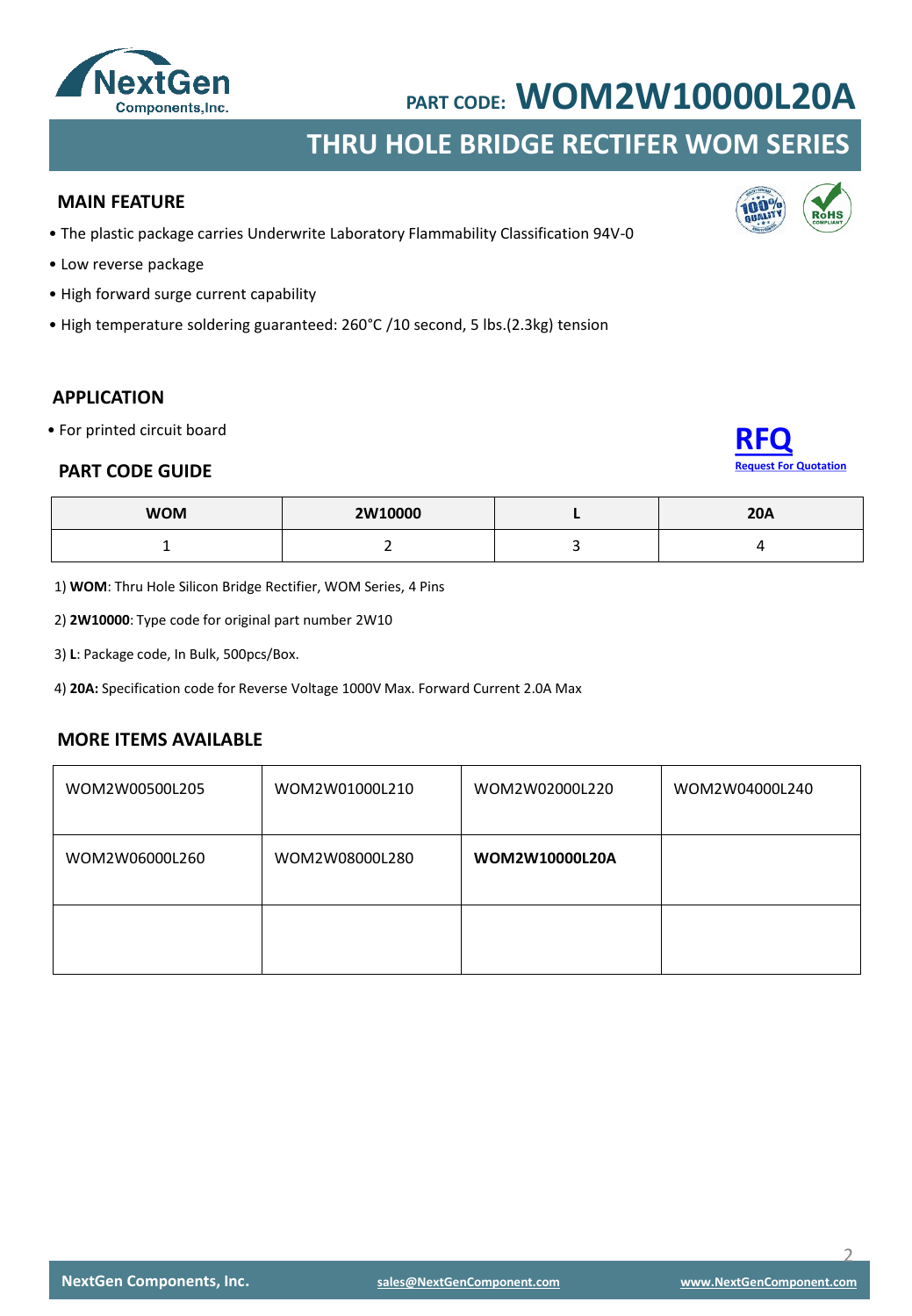

**THRU HOLE BRIDGE RECTIFER WOM SERIES**

### **DIMENSION (Unit: Inch/mm)**

**Image for reference**



**Marking: 2W10**





**WOM**

 $\overline{\mathcal{L}}$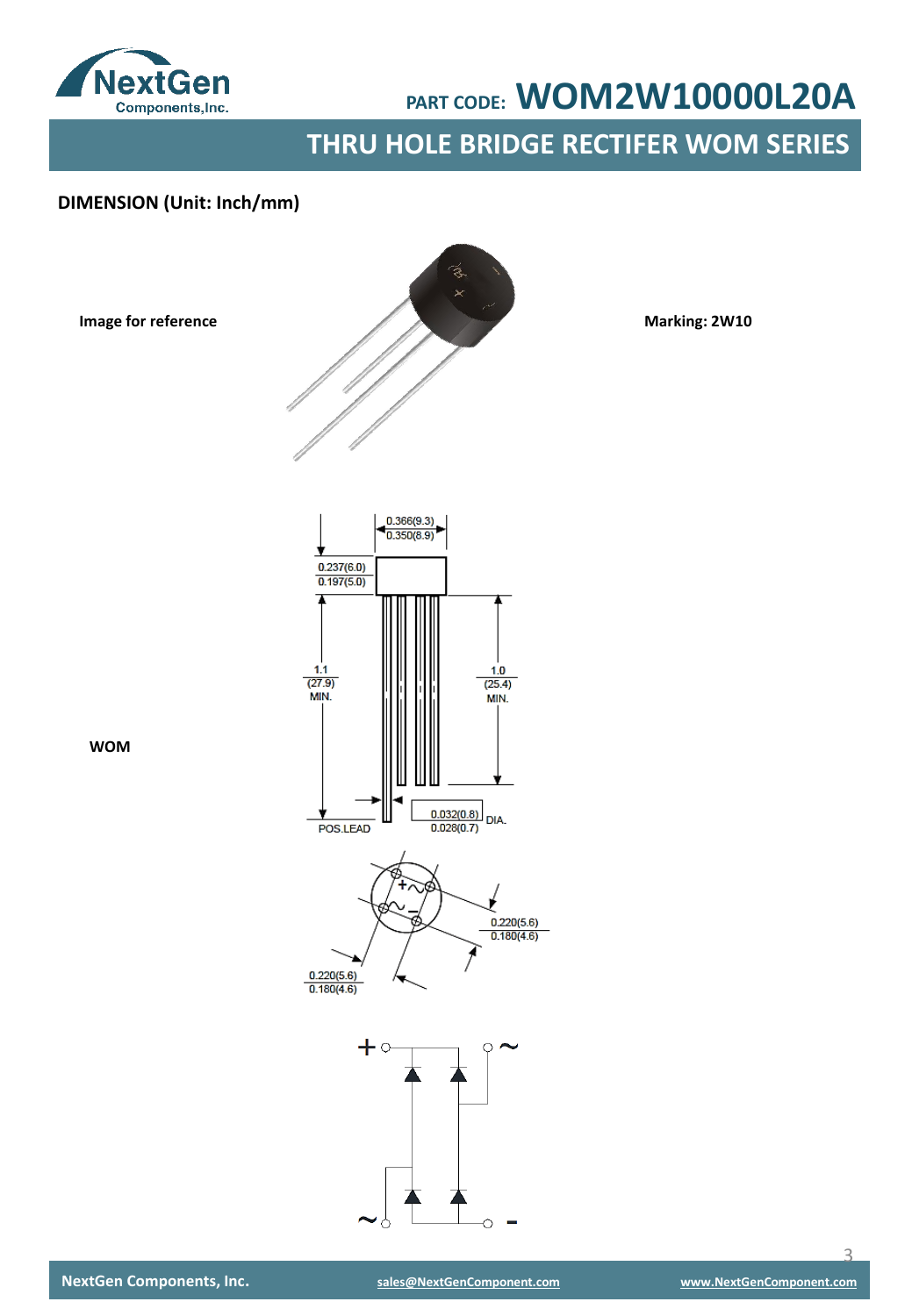

## **SMD SCHOTTKY BARRIER RECTIFER SMD GENERAL RECTIFER THRU HOLE BRIDGE RECTIFER WOM SERIES**

#### **MECHANICAL DATA**

| Case                             | <b>Terminals</b>                                                | <b>Polarity</b>                    | <b>Mounting</b><br><b>Position</b> | Weight<br>per piece           |
|----------------------------------|-----------------------------------------------------------------|------------------------------------|------------------------------------|-------------------------------|
| JEDEC WOM molded<br>plastic body | Solder plated,<br>Solderable per<br>MIL-STD-750,<br>Method 2026 | Polarity symbol<br>marking on body | Any                                | 0.050 Ounce,<br>$1.420$ grams |

#### **MAX. RATING & CHARACTERISTICS**

| Parameter                                                                                              |                    | <b>SYMBOLS</b>  | <b>VALUE</b> |         | <b>UNITS</b> |                |
|--------------------------------------------------------------------------------------------------------|--------------------|-----------------|--------------|---------|--------------|----------------|
|                                                                                                        |                    |                 | Min.         | Typical | Max.         |                |
| Repetitive peak reverse voltage                                                                        |                    | <b>V</b> RRM    |              |         | 1000         | Volts          |
| <b>RMS voltage</b>                                                                                     |                    | V RMS           |              |         | 700          | Volts          |
| DC blocking voltage                                                                                    |                    | V <sub>DC</sub> |              |         | 1000         | Volts          |
| Average forward rectified current at Tc= 55°C<br>(see Note 2)                                          |                    | I AV            |              |         | 2.0          | A              |
| Peak forward surge current 8.3ms single half<br>sine-wave superimposed on rated load<br>(JEDEC Method) |                    | I FSM           |              | 50      |              | A              |
| Rating for Fusing (t<8.3ms)                                                                            |                    | $l^2t$          |              | 10      |              | $A^2S$         |
| Forward voltage drop per bridge element at 7.5A                                                        |                    | V <sub>F</sub>  |              |         | 1.0          | Volts          |
| DC reverse current at rated DC                                                                         | $TA = 25^{\circ}C$ | $\overline{R}$  |              |         | 10           | μA             |
| blocking voltage                                                                                       | TA=100°C           |                 |              |         | 0.5          | m <sub>A</sub> |
| <b>Thermal capacitance</b>                                                                             |                    | $C_{J}$         |              | 15      |              | pF             |
| <b>Thermal resistance (Note 3)</b>                                                                     |                    | R QJA           |              | 40      |              | °C/W           |
| Operating junction temperature range                                                                   |                    | ΤJ              | $-55$        |         | $+125$       |                |
| Storage temperature range                                                                              |                    | T STG           | $-55$        |         | $+150$       | °C             |

Note

1. Ratings at 25 C ambient temperature unless otherwise specified. Single phase half-wave 60Hz, resistive or inductive load, for capacitive load current derate by 20%.

- 2. Measured at 1MHz and applied reverse voltage of 4.0V D.C.
- 3. Device mounted on 0.22"\*0.22" (5.5\*5.5mm) cooper pads, 0.375"(9.5mm) lead length.
- 4. The typical data above is for reference only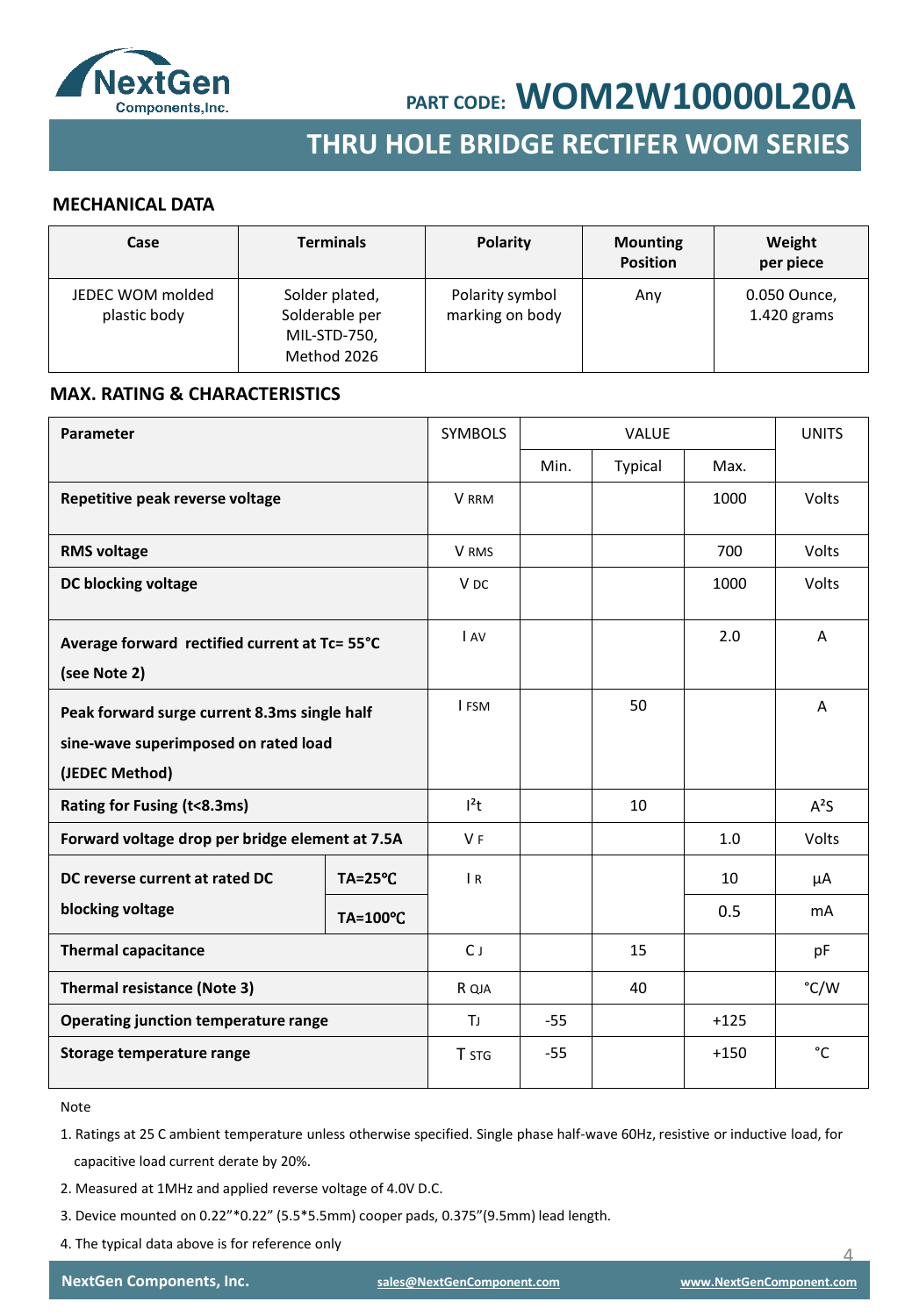

# **SMD GENERAL RECTIFER THRU HOLE BRIDGE RECTIFER WOM SERIES**

### **RELIABILITY**

| <b>Number</b>  | <b>Experiment Items</b>                      | <b>Experiment Method And Conditions</b>                                                                        | Reference<br><b>Documents</b>  |
|----------------|----------------------------------------------|----------------------------------------------------------------------------------------------------------------|--------------------------------|
| $\mathbf{1}$   | Solder Resistance Test                       | Test 260°C± 5°C for 10 ± 2 sec.<br>Immerse body into solder 1/16" ± 1/32"                                      | MIL-STD-750D<br>METHOD-2031.2  |
| $\overline{2}$ | Solderability Test                           | 230°C ±5°C for 5 sec.                                                                                          | MIL-STD-750D<br>METHOD-2026.10 |
| 3              | <b>Pull Test</b>                             | 1 kg in axial lead direction for 10 sec.                                                                       | MIL-STD-750D<br>METHOD-2036.4  |
| 4              | <b>Bend Test</b>                             | 0.5Kg Weight Applied To Each Lead,<br>Bending Arcs 90 °C ± 5 °C For 3 Times                                    | MIL-STD-750D<br>METHOD-2036.4  |
| 5              | High Temperature Reverse<br><b>Bias Test</b> | TA=100°C for 1000 Hours at VR=80%<br>Rated VR                                                                  | MIL-STD-750D<br>METHOD-1038.4  |
| 6              | Forward Operation Life Test                  | TA=25°C Rated Average Rectified<br>Current                                                                     | MIL-STD-750D<br>METHOD-1027.3  |
| $\overline{7}$ | Intermittent Operation Life<br>Test          | On state: 5 min with rated IRMS Power<br>Off state: 5 min with Cool Forced Air.<br>On and off for 1000 cycles. | MIL-STD-750D<br>METHOD-1036.3  |
| 8              | Pressure Cooker Test                         | 15 PSIG, TA=121°C, 4 hours                                                                                     | MIL-S-19500<br>APPENOIXC       |
| 9              | <b>Temperature Cycling Test</b>              | -55°C~+125°C; 30 Minutes For Dwelled<br>Time 5 minutes for transferred time.<br>Total: 10 cycles.              | MIL-STD-750D<br>METHOD-1051.7  |
| 10             | Thermal Shock Test                           | 0°C for 5 minutes., 100°C for 5minutes,<br>Total: 10 cycles                                                    | MIL-STD-750D<br>METHOD-1056.7  |
| 11             | Forward Surge Test                           | 8.3ms Single Sale Sine-wave One Surge.                                                                         | MIL-STD-750D<br>METHOD-4066.4  |
| 12             | <b>Humidity Test</b>                         | TA=65°C, RH=98% for 1000 hours.                                                                                | MIL-STD-750D<br>METHOD-1021.3  |
| 13             | High Temperature Storage<br>life Test        | 150°C for 1000 Hours                                                                                           | MIL-STD-750D<br>METHOD-1031.5  |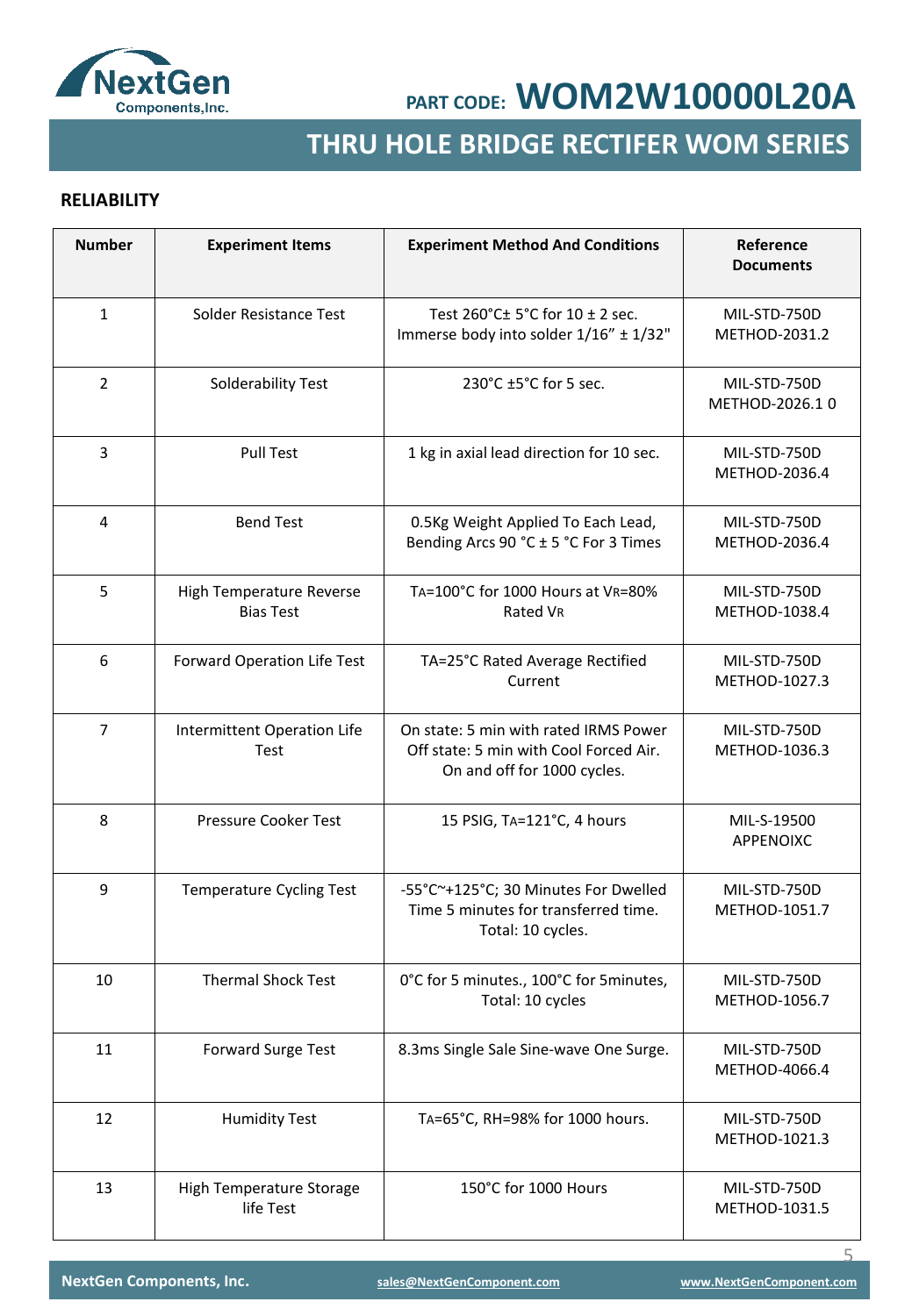

**THRU HOLE BRIDGE RECTIFER WOM SERIES**

### **RATINGS AND CHARACTERISTIC CURVES (For Reference Only)**



AMBIENT TEMPERATURE, °C





INSTANTANEOUS FORWARD VOLTAGE,<br>VOLTS

FIG. 5-TYPICAL JUNCTION CAPACITANCE





FIG. 4-TYPICAL REVERSE CHARACTERISTICS



FIG. 6-TYPICAL TRANSIENT THERMAL IMPEDANCE



t, PULSE DURATION, sec.